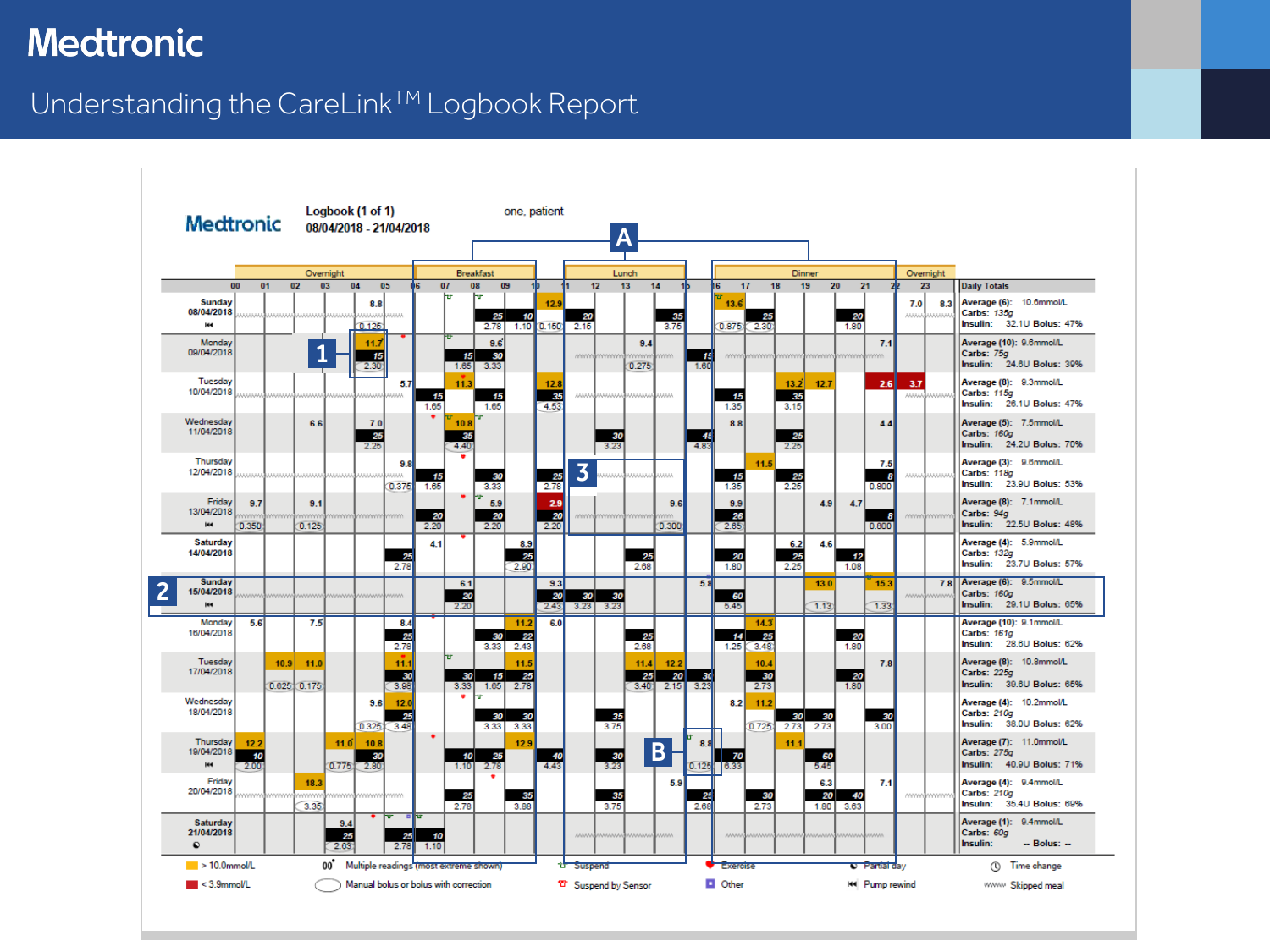### <span id="page-1-0"></span>Understanding the CareLink™ Logbook Report

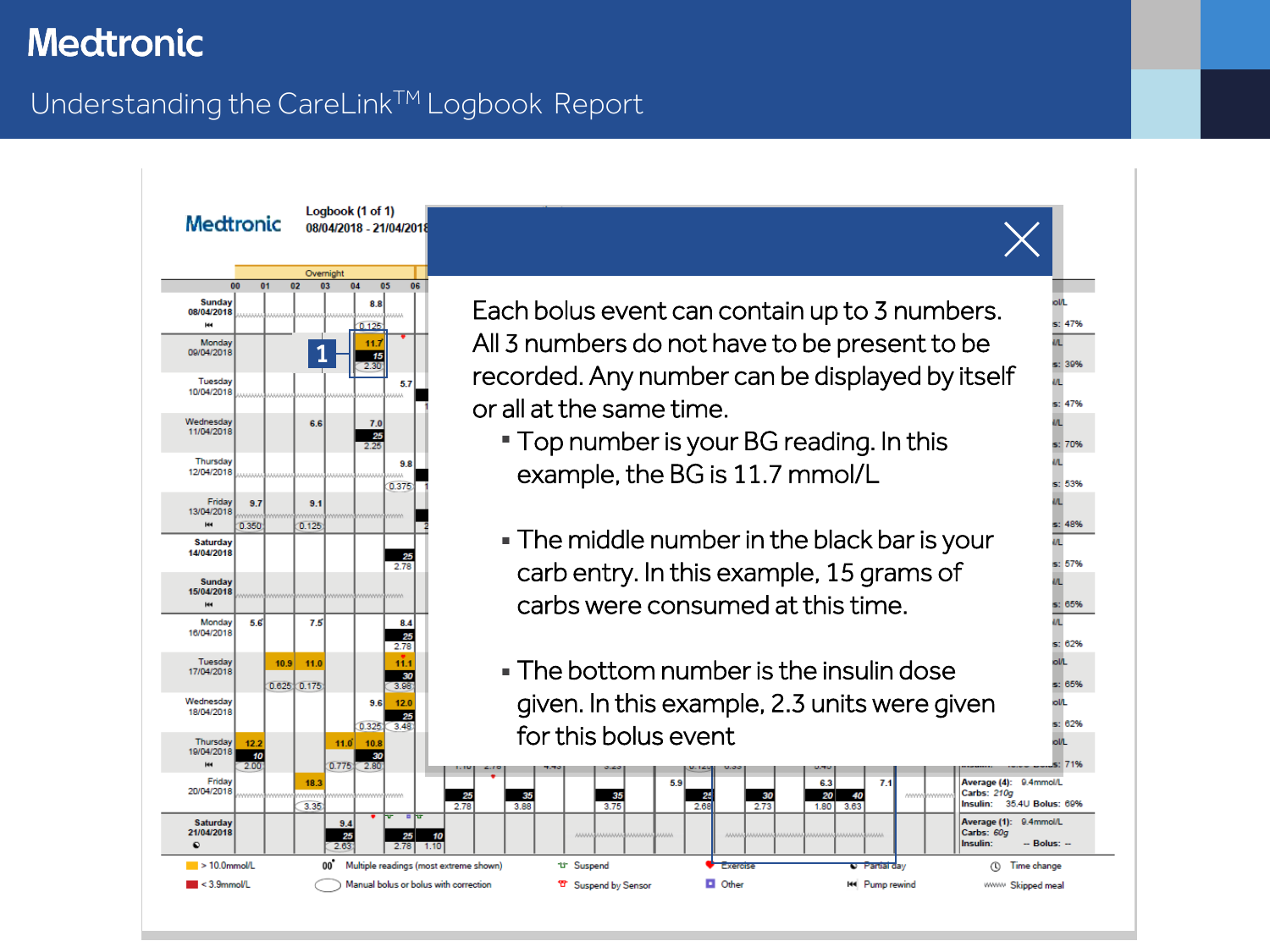#### <span id="page-2-0"></span>Understanding the CareLink™ Logbook Report

Logbook (1 of 1)



Each row is a different day of this reporting period. Refer to your Daily Totals to see Average Glucose compared to other days.

In this example, was it a holiday when you ate more carbs than usual? If yes, your blood glucose readings can be easily explained. If no, perhaps your settings may need to be adjusted.

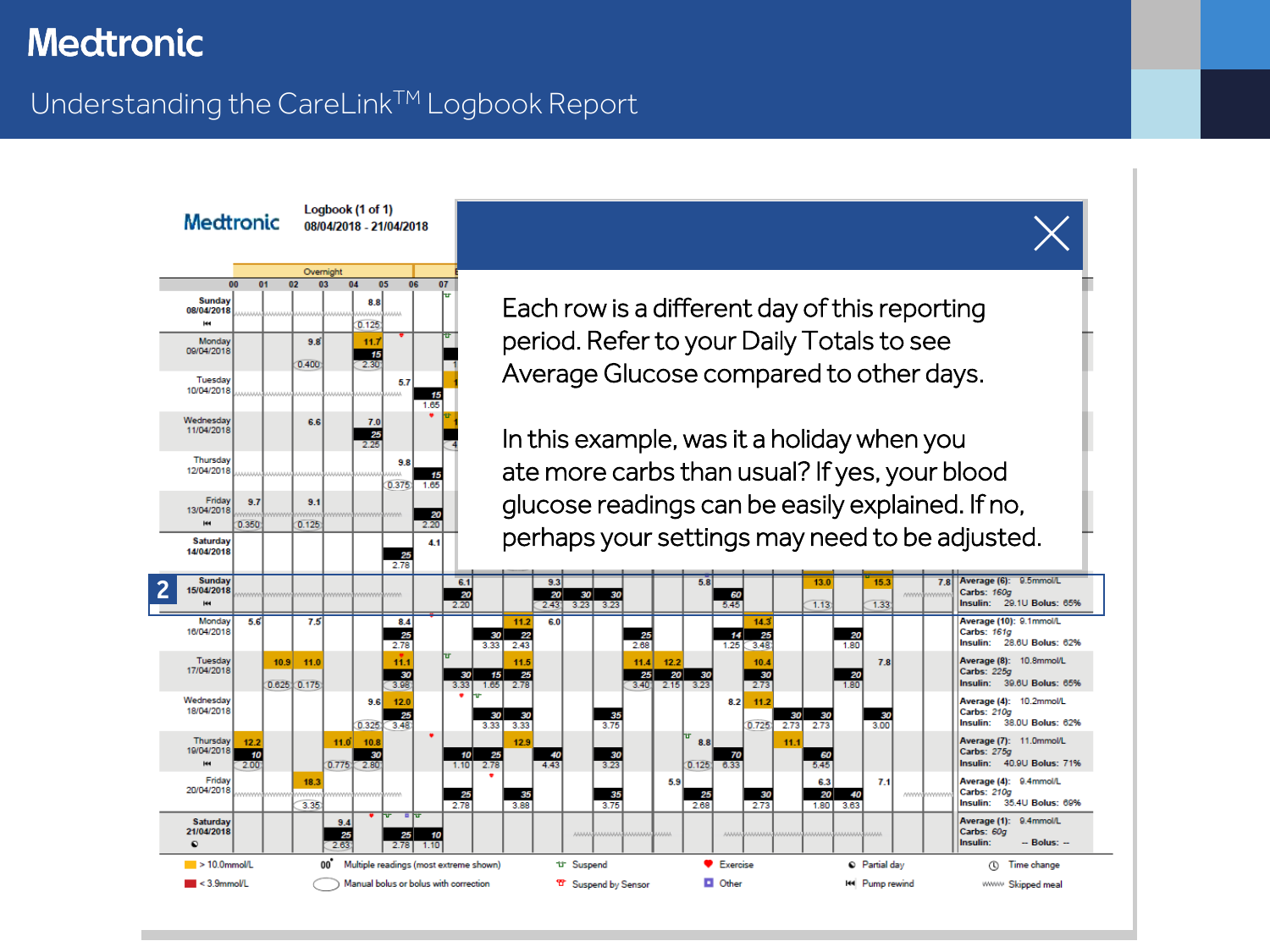### <span id="page-3-0"></span>Understanding the CareLink™ Logbook Report

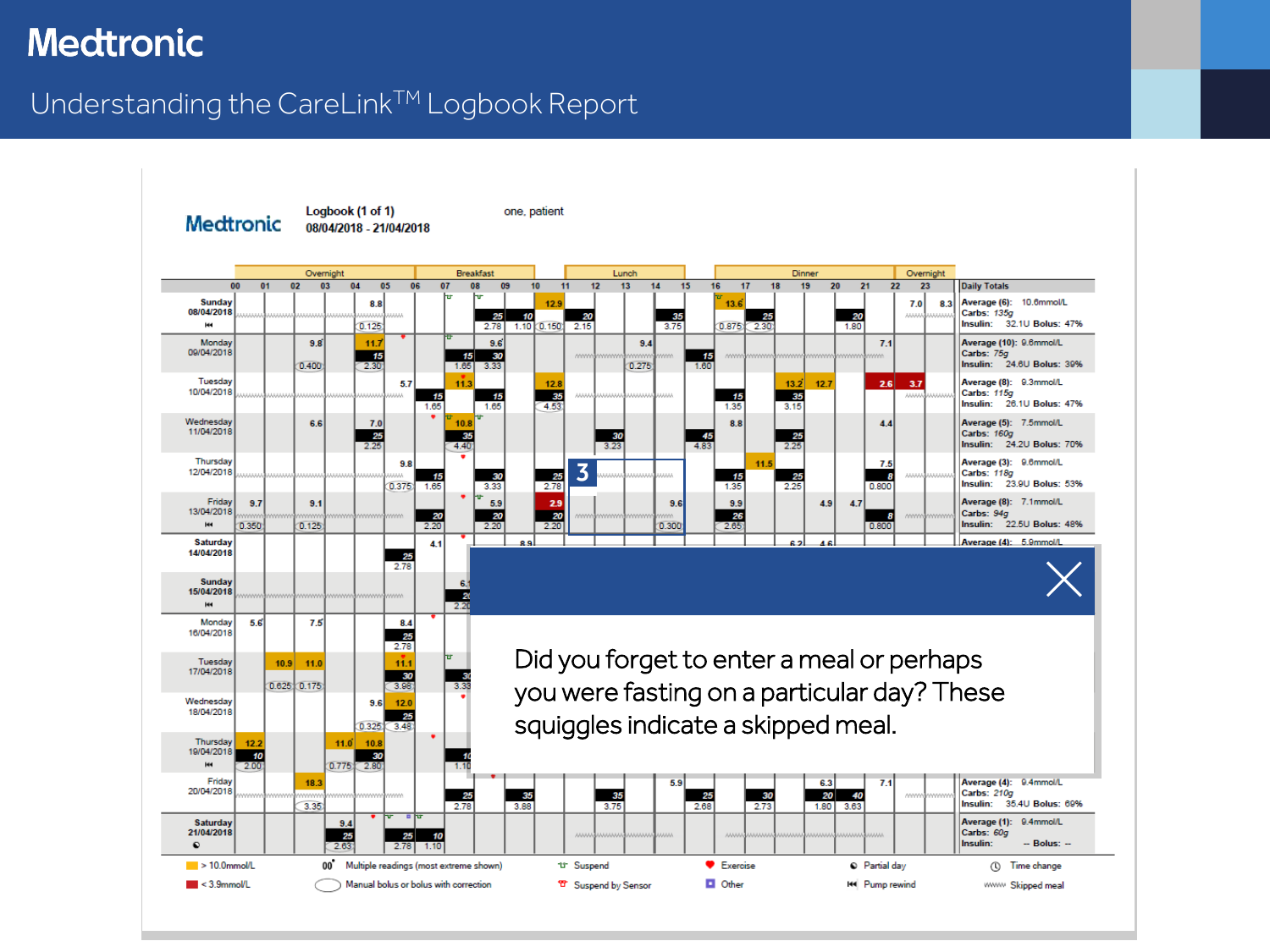## <span id="page-4-0"></span>Understanding the CareLink™ Logbook Report

These meal labels are used to indicate the times when a certain meal is eaten. Use these meal buckets to organize the approximate time you eat each meal and note any consistency.

00

 $01$ 

You can set these times in the Preferences section of the CareLink<sup>TM</sup> website.

20/04/2018

Saturday

21/04/2018

 $\blacktriangleright$  10.0mmol/L

 $\blacksquare$  < 3.9mmol/L

 $\bullet$ 

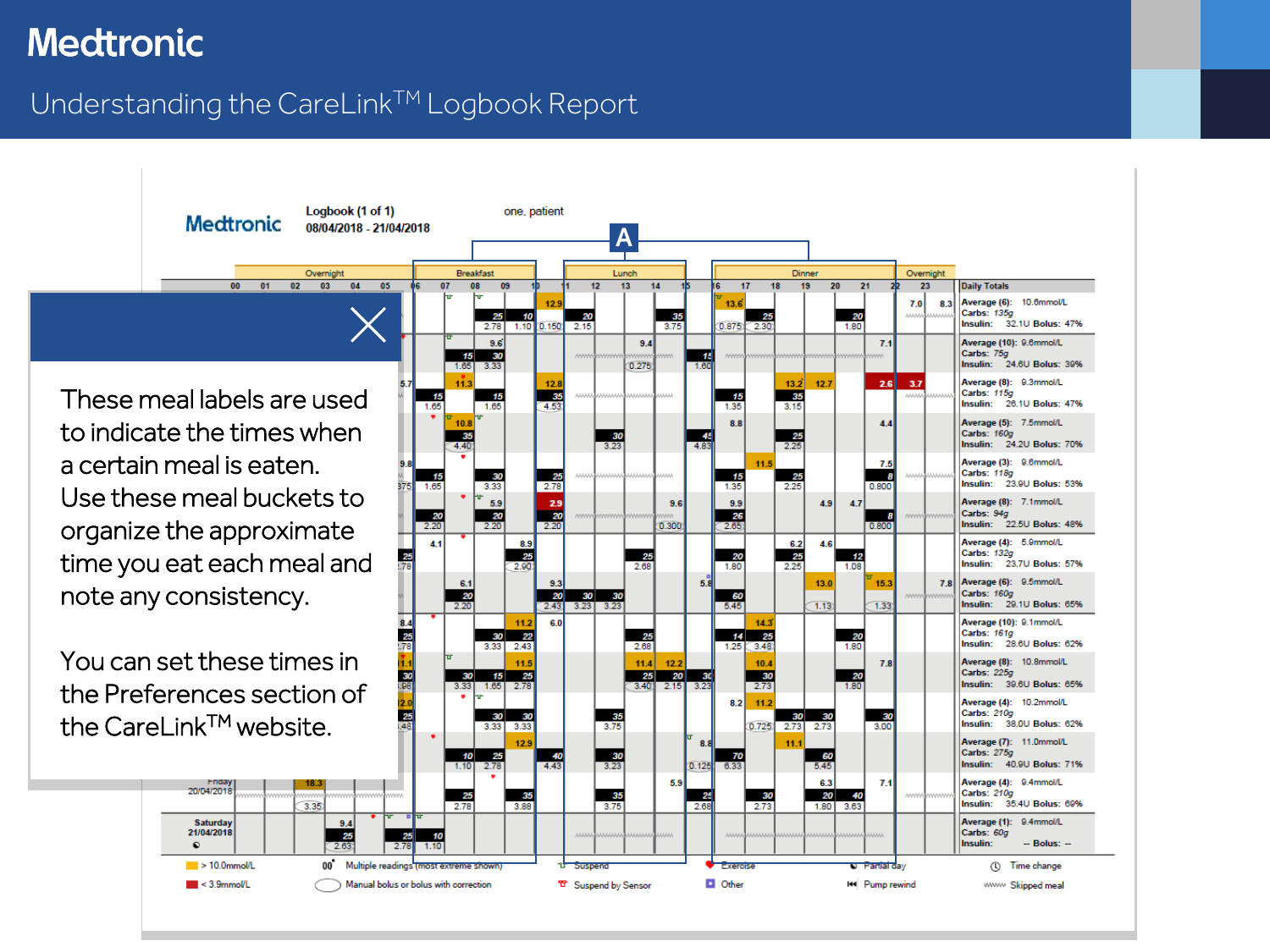### <span id="page-5-0"></span>Understanding the CareLink<sup>TM</sup> Logbook Report